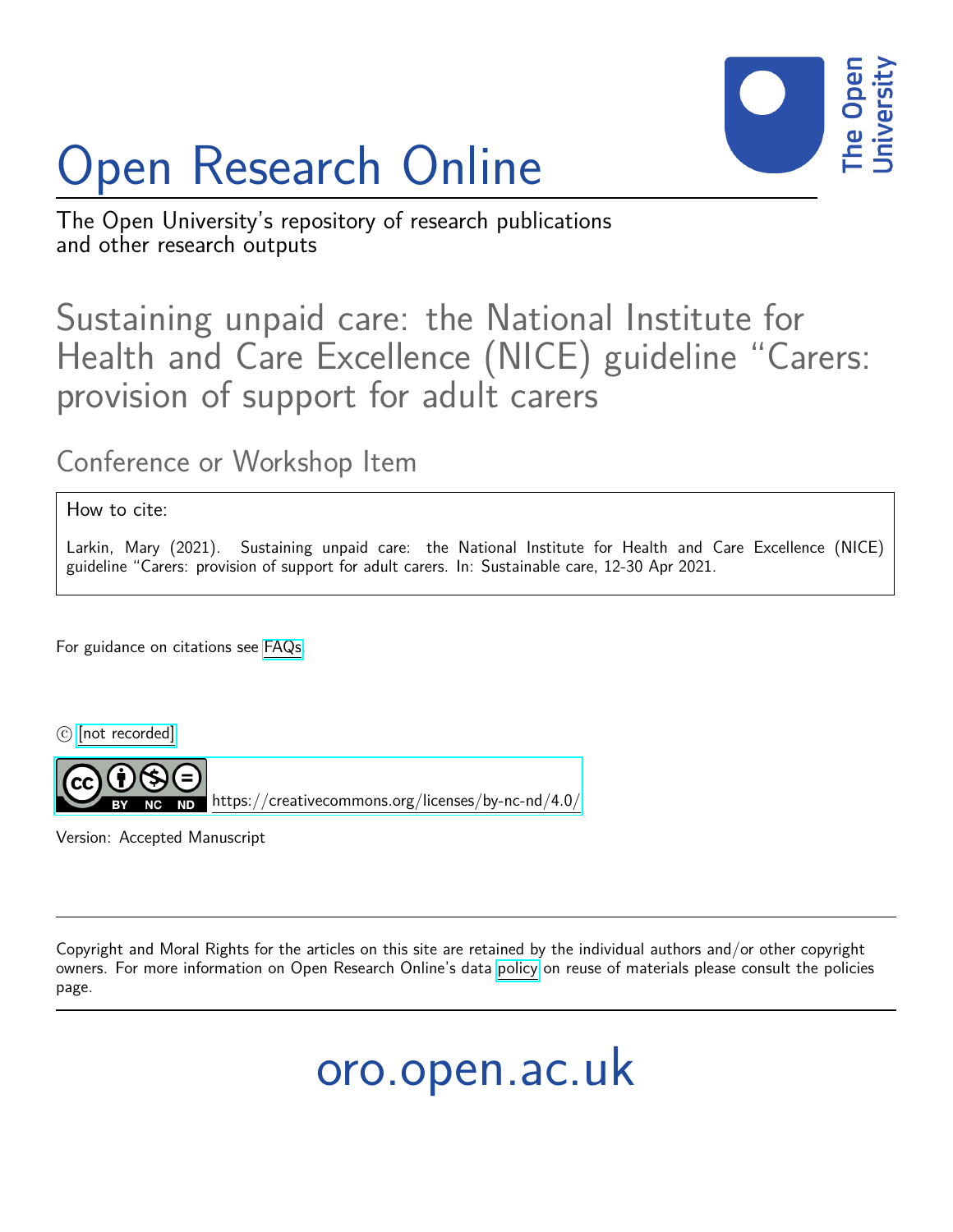# **NICE Guideline - Supporting Adult Carers**

Professor Mary Larkin – Committee Member and Professor of Care, carers and caring, The Open University mary.larkin@open.ac.uk

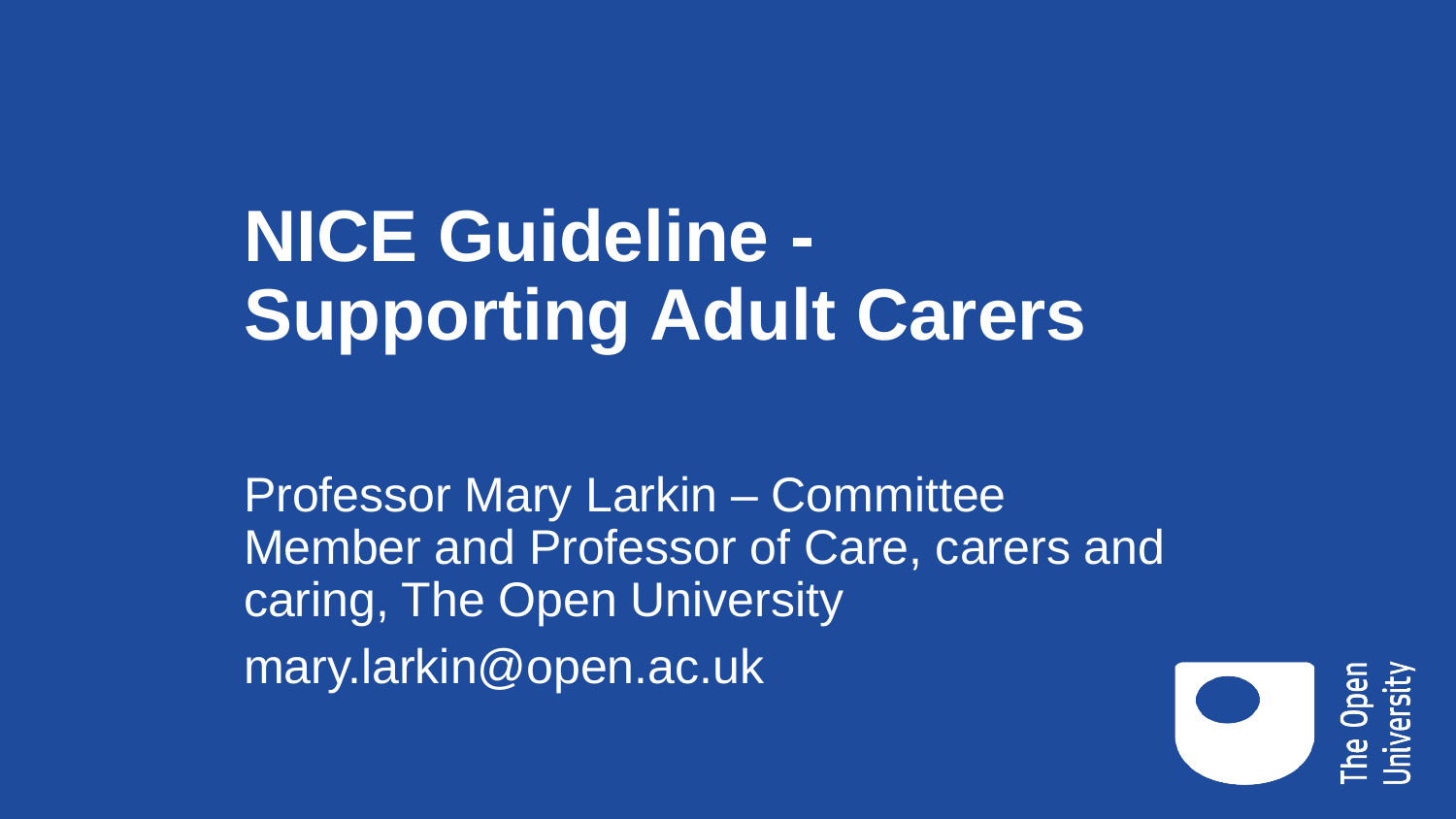

**NICE** guideline

#### Supporting adult carers

NICE guideline Published: 22 January 2020 www.nice.org.uk/guidance/ng150

Full guideline [https://www.nice.org.uk/guid](https://www.nice.org.uk/guidance/ng150) ance/ng150

@ NICE 2020, All rights reserved. Subject to Notice of rights (https://www.nice.org.uk/terms-and-conditions#notice-ofrights).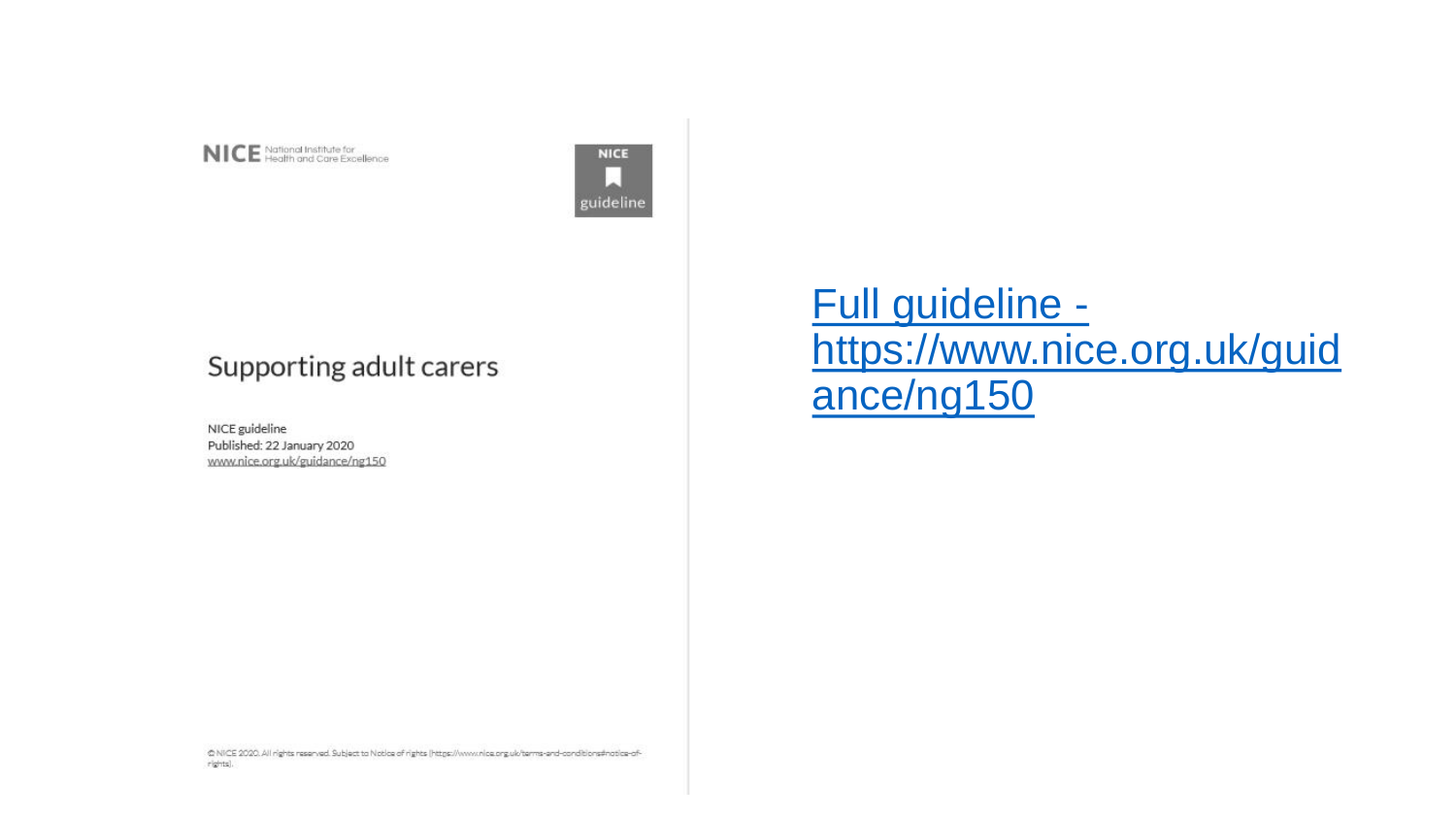

NICE provides national evidence-based guidance and advice for health, public health and social care practitioners with the aim of improving outcomes for people using the NHS and other public health and social care services by:

- developing quality standards and performance metrics for those providing and commissioning health, public health and social care services
- providing a range of information services for commissioners, practitioners and managers across health and social care
- producing evidence-based recommendations developed by independent committees, including professionals and lay members, and consulted on by stakeholders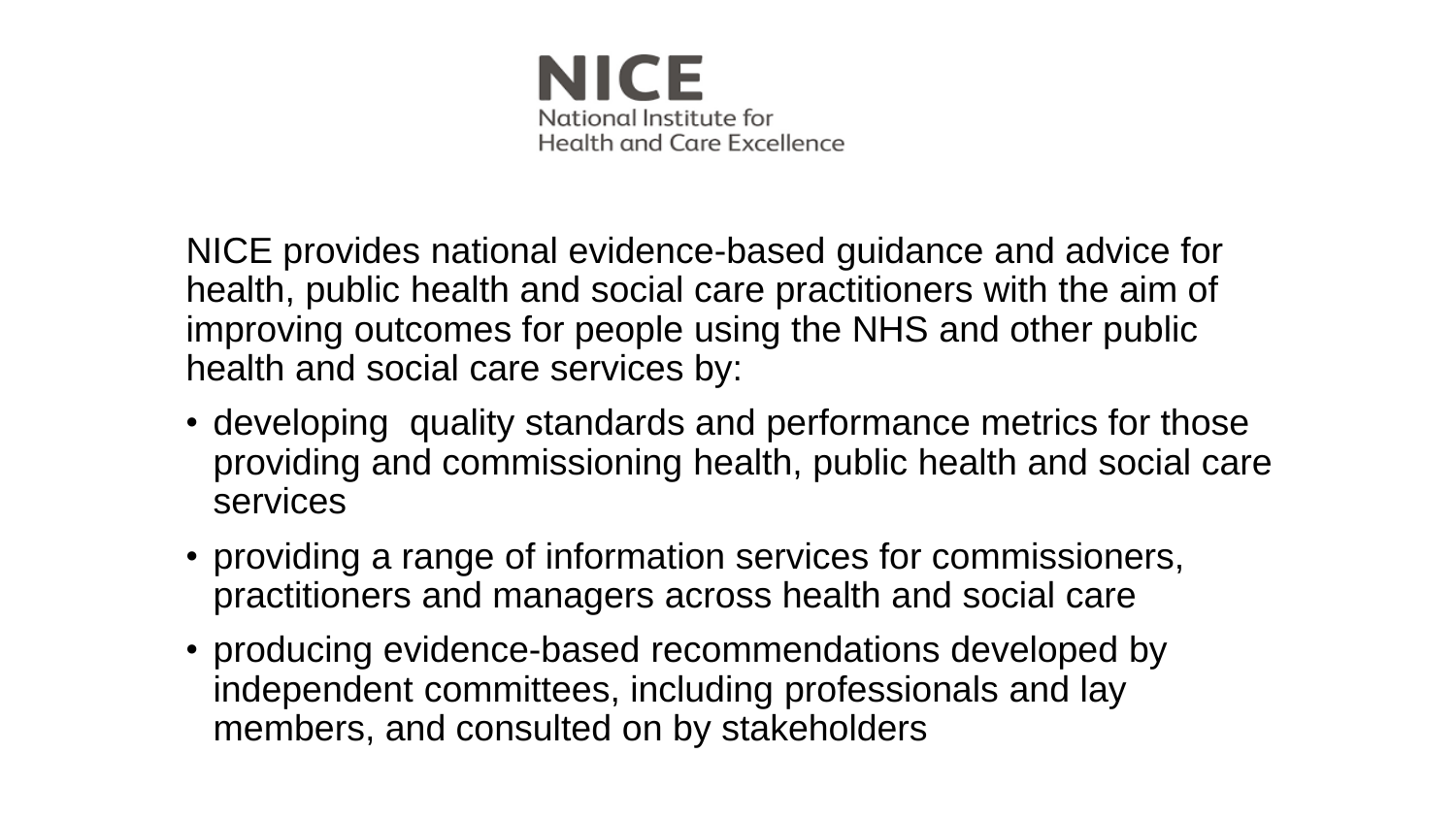## Development of the Supporting Adult Carers Guideline

- a wide range of stakeholders were consulted throughout the whole production process [\(https://www.nice.org.uk/guidance/ng150/documents/stakehol](https://www.nice.org.uk/guidance/ng150/documents/stakeholder-list) der-list)
- carers were represented on the guideline committee
- detailed scoping exercise (https://www.nice.org.uk/guidance/ng150/documents/finalscope) that agreed the population to be covered by the guideline and groups that will not be covered
- the shape of the guideline (the nine sections of recommendations in slides 7-11) was agreed based partly on stakeholders' views of the key activities, services or aspects of care that matter most to carers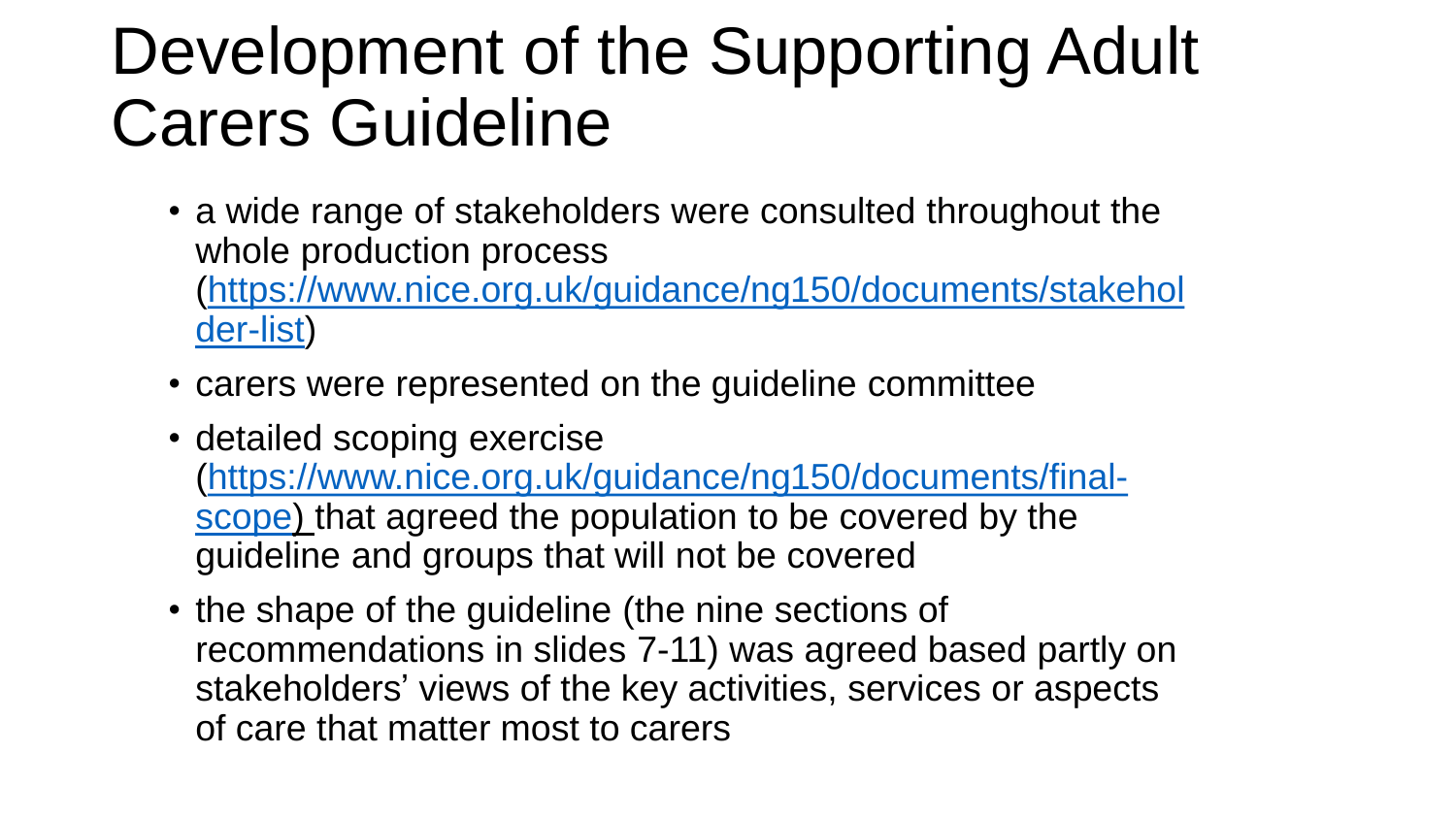# **The Purpose of the Guideline**

- aims to improve the lives of all adult carers (aged 18 and over) who provide unpaid care for anyone aged 16 or over with health or social care needs
- identifies action-oriented good practice in providing support that enhances the wellbeing, resilience and life experience of adult carers
- based on the best available evidence of effectiveness, including cost effectiveness, as well as evidence on the views and experiences of carers, people using services and practitioners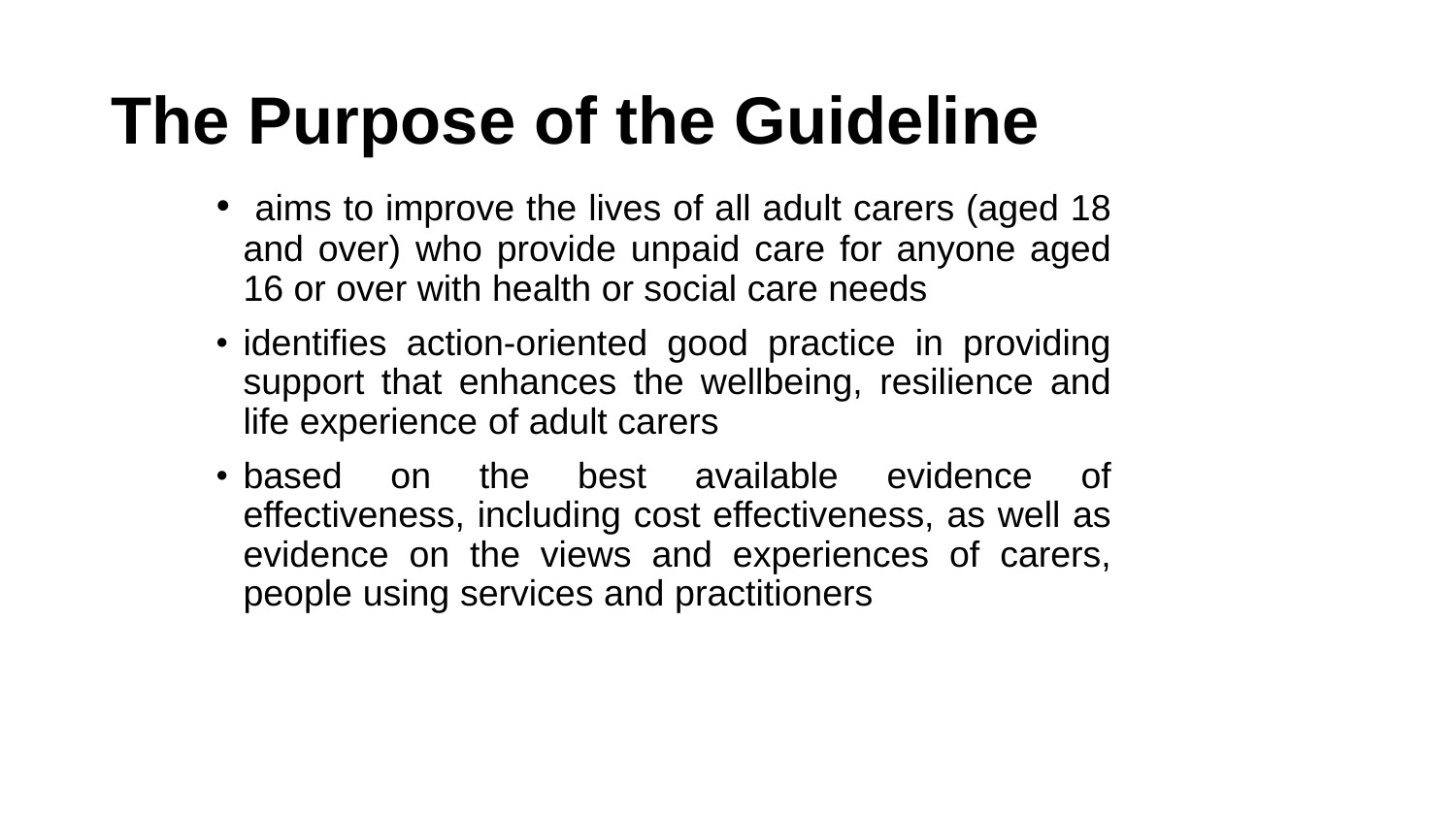# **Who is it for?**

- Local authorities, clinical commissioning groups and other organisations that assess, plan, and commission local services or provide support and information for adult carers and people receiving care
- providers of health and social care services, including:
	- Social care providers
	- Primary care
	- Hospital and community care
	- Emergency services
	- Community and voluntary organisations
	- Health and social care practitioners (including personal assistants) working with adult carers
	- Adults who provide unpaid care for 1 or more people aged 16 or over with health and social care needs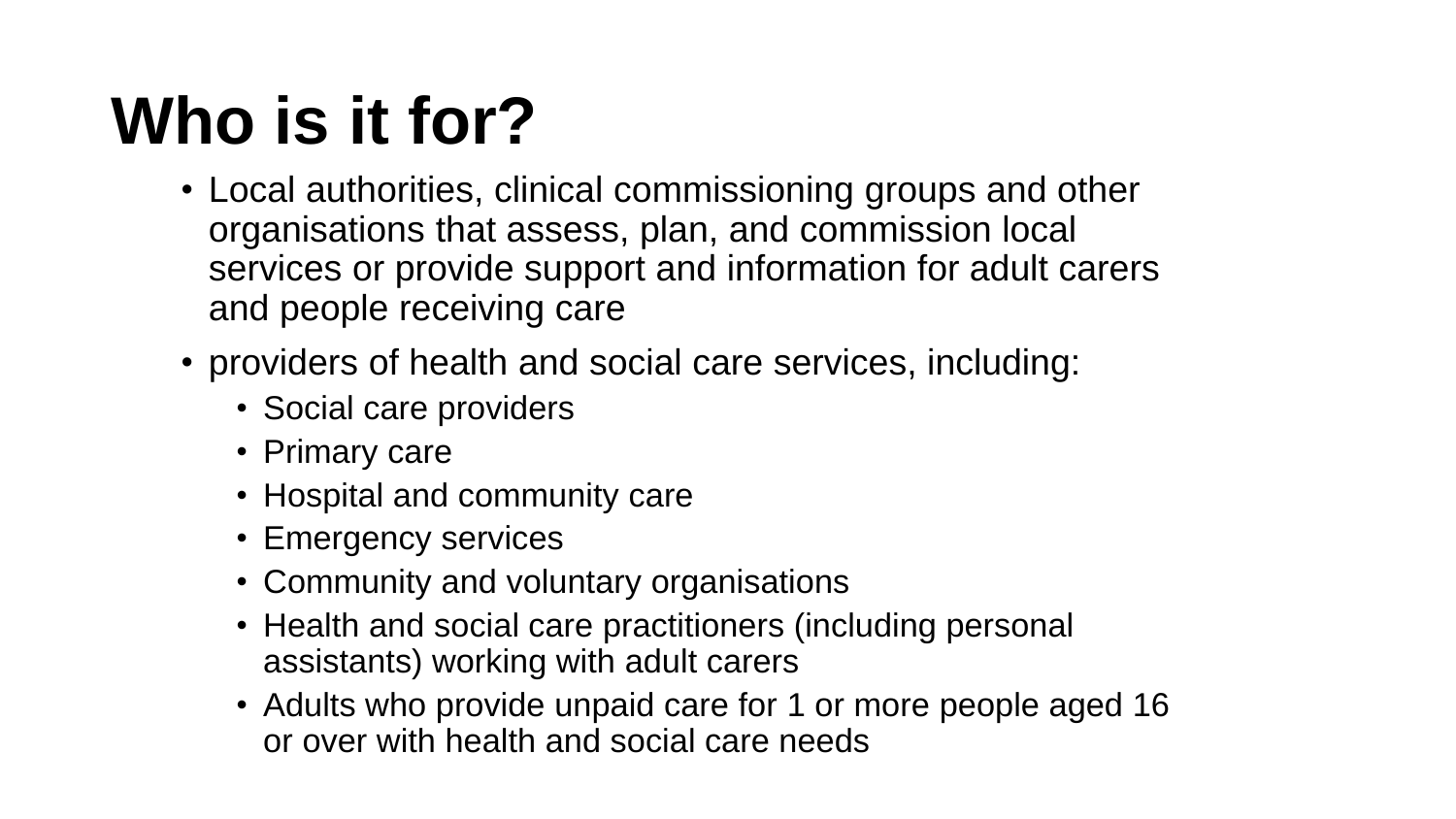# **Recommendations**

### **There are nine areas of recommendations**

**1**. Information and support for carers: overarching principles

- The right to information and support
- Sharing information with carers
- Working with and involving carers

### **2. Identifying carers**

- Recommendations for health and social care practitioners
- Recommendations for health and social care organisations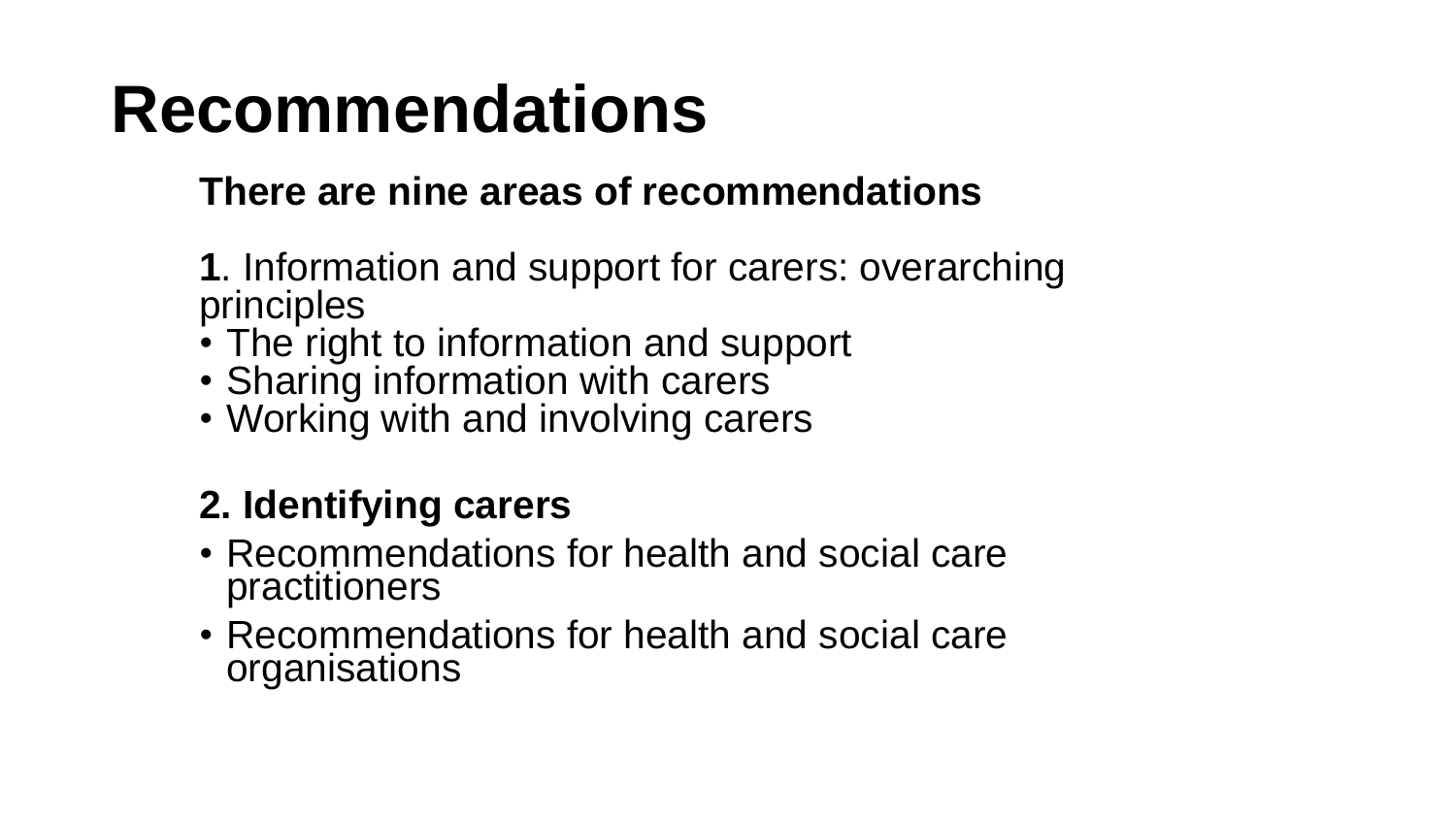### **3. Assessing carers' needs**

- Carers' assessments overarching principles
- Preparing for and carrying out a carer's assessment
- Work, education and training considerations
- After a carer's assessment

### **4 Helping carers stay in, enter or return to work, education and training**

- Advice and support
- Flexibilities to support employment
- Replacement care to enable carer to work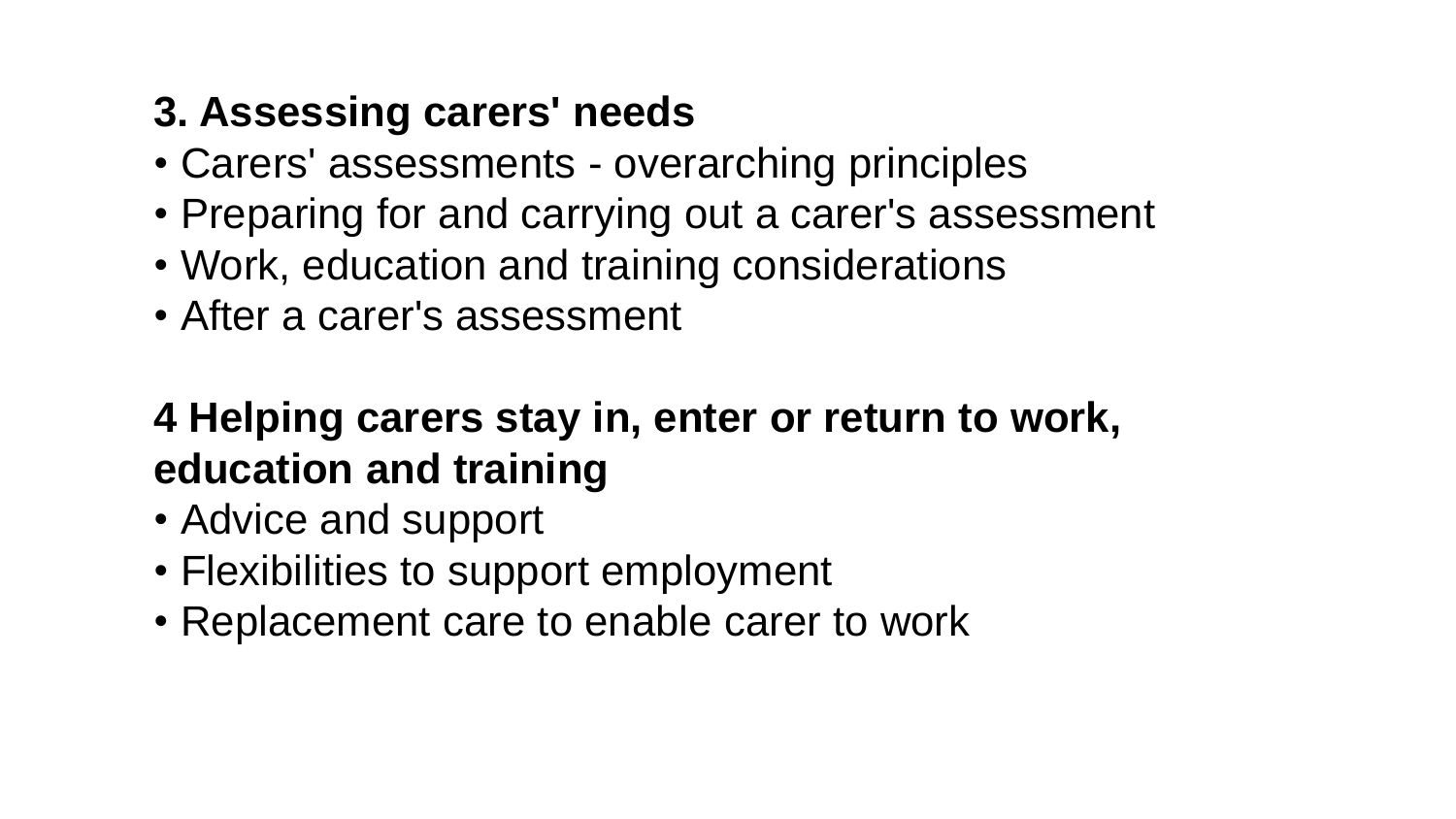## **5. Social and community support for carers**

- Community information, advice and support
- Carers' breaks
- Peer support
- Support for former carers
- Advocacy

### **6. Training to provide care and support**

- Carer training programmes
- Use of equipment and adaptations, and moving and handling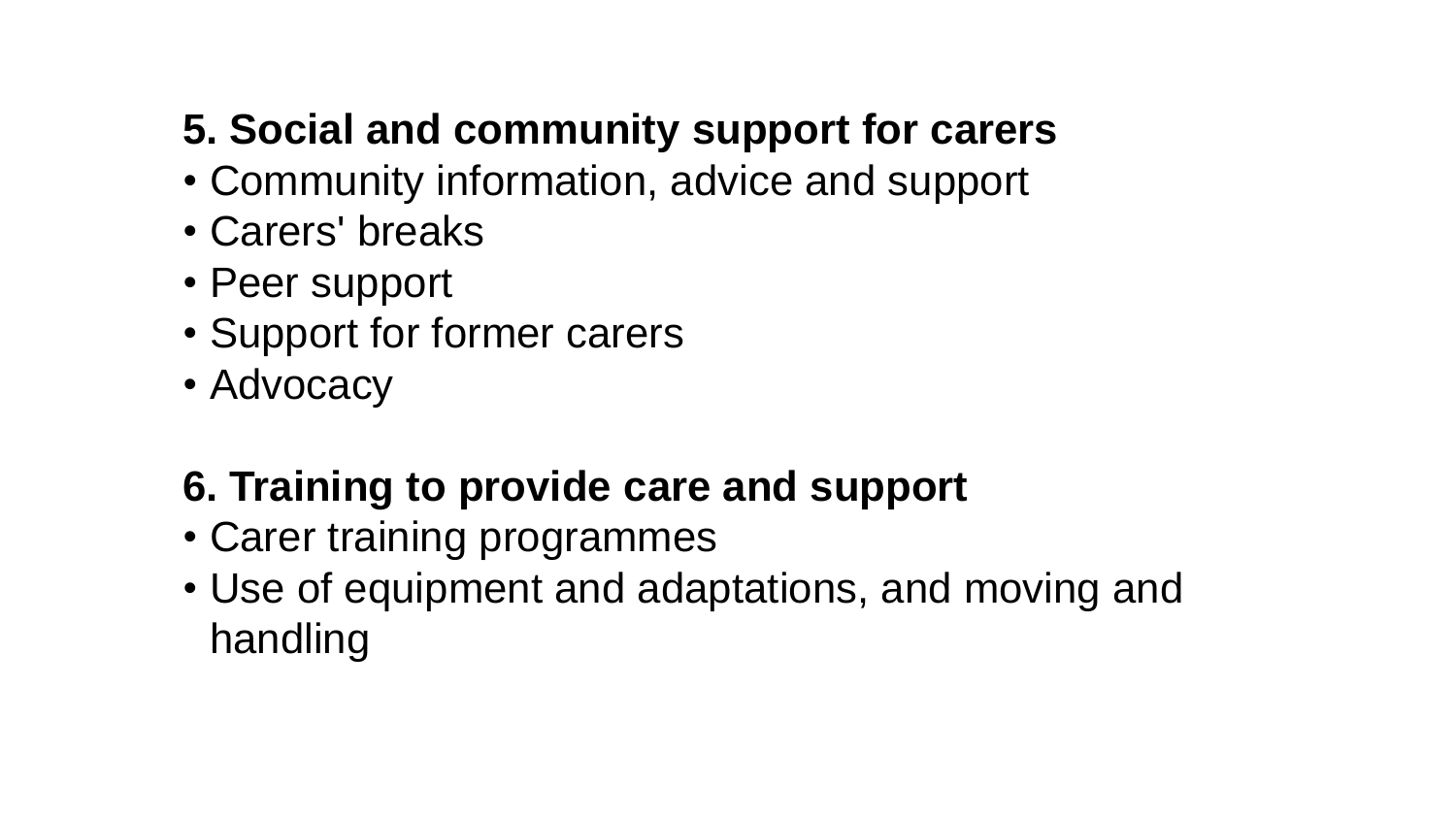### **7. Psychological and emotional support for carers**

Psychosocial and psychoeducational support community based Psychotherapy and counselling

### **8. Support during changes to the caring role**

### **9. Support for carers during end of life care and after the person dies** Information and support Advance care planning Providing care at the end of life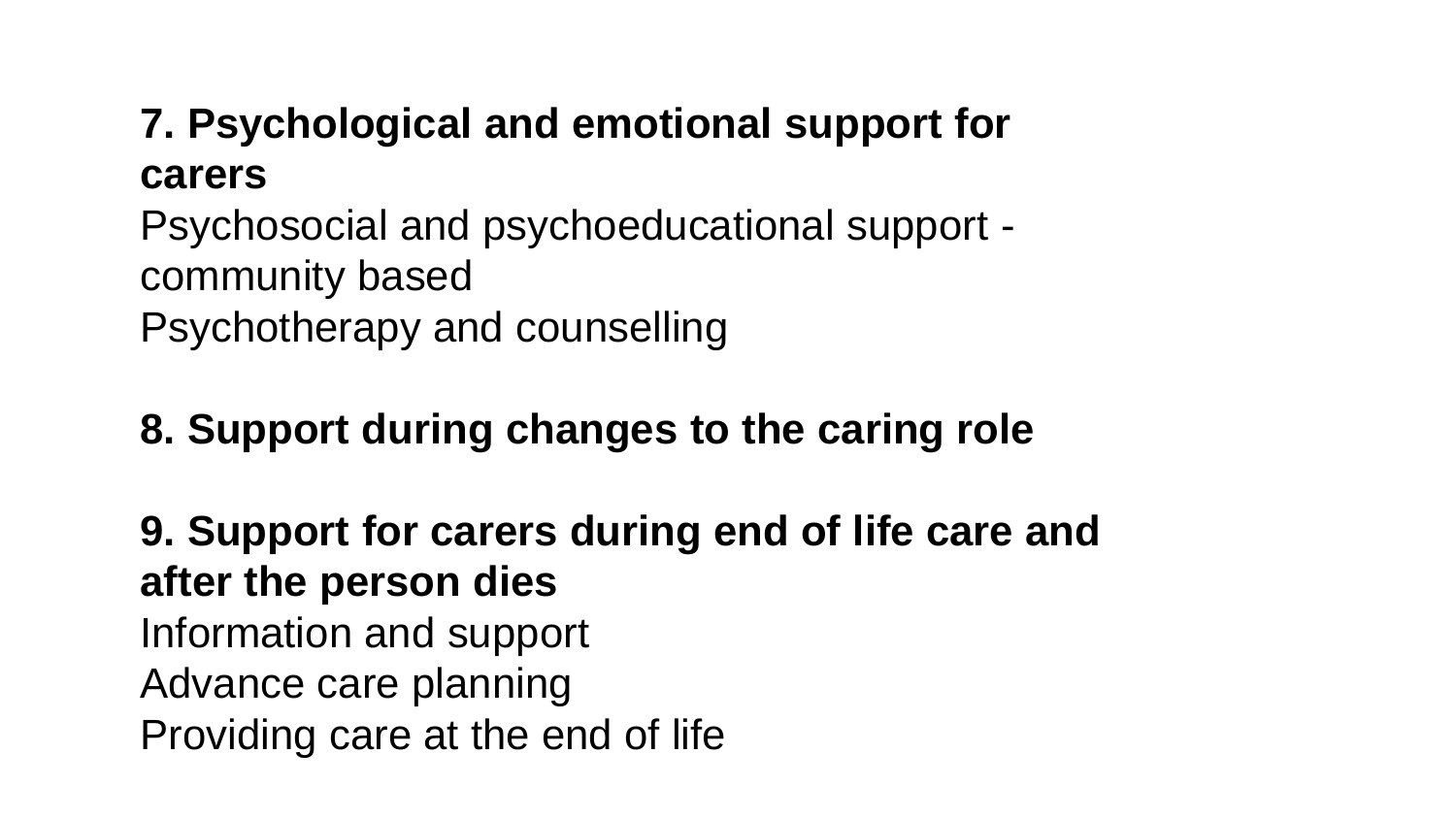# **Implications of guidelines**

Significant contribution towards making caring sustainable for carers in a cost effective way by:

- making sure information is accurate and detailed, easier for carers to understand and retain
- encouraging the carer in their role and respecting them as a core team member
- improving the quality of discussions between practitioners and carers
- improving coordination between local authorities and other health and social care organisations in identifying carers and giving them support
- reinforcing carers' statutory rights and should help to improve consistency of best practice and reduce regional differences in provision
- encouraging commissioners to develop local markets so that replacement care is available to purchase
- providing flexibility for working carers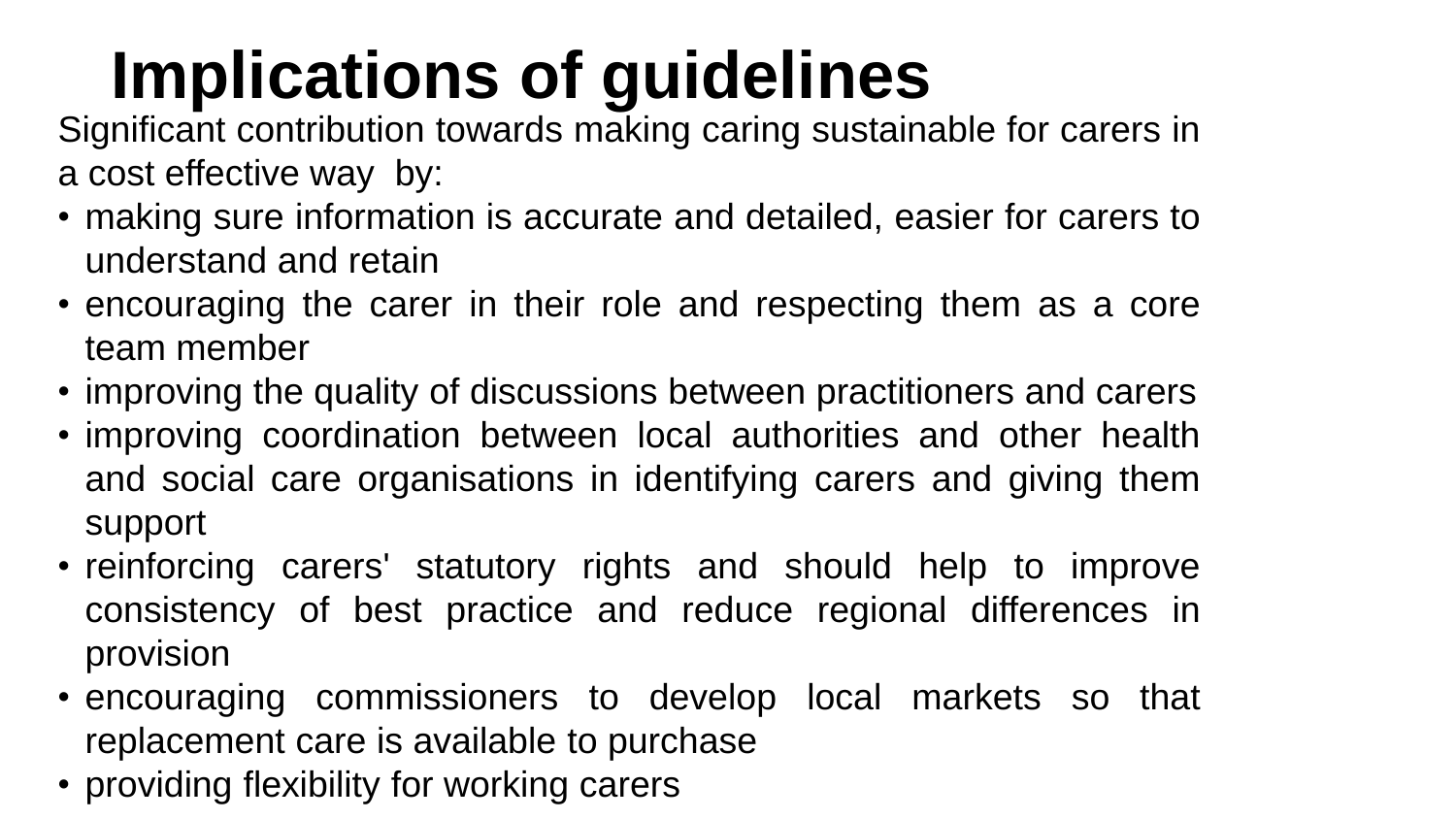# **Key recommendations for research**

- **1. Whole family approach to carer's assessment**
	- What is the effectiveness, cost effectiveness and acceptability of the whole family approach to carers' assessments?
- **2. Support for carers to return to work, employment or training**
	- What is the effectiveness of personal health and social care budgets in supporting carers to return to work, education or training?
- **3. Training for carers to reduce caring-related incidents**
	- What training, support or interventions help to reduce caring-related accidents or incidents?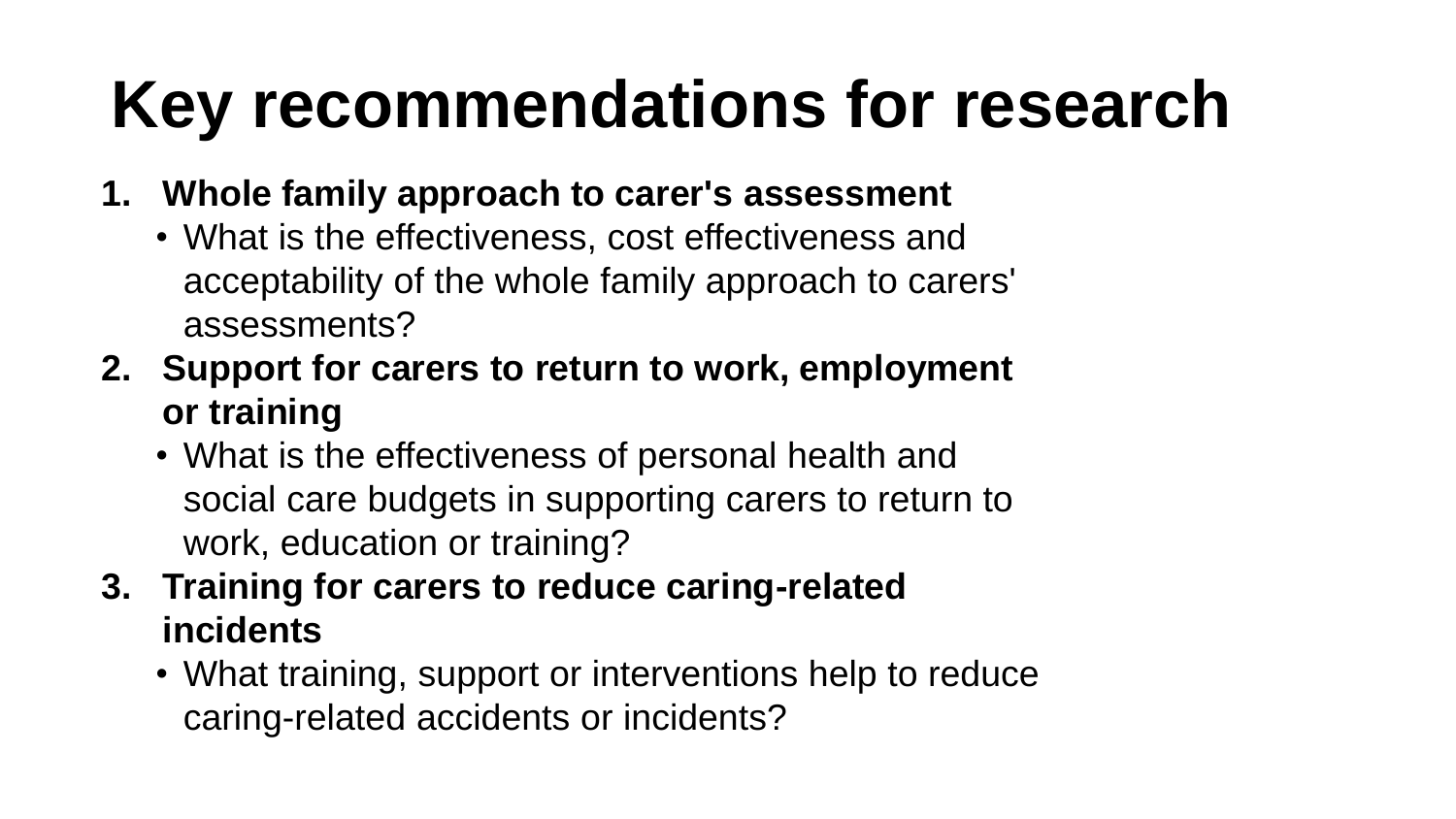#### **4.Practical support through carer passport schemes**

• What is the effectiveness, cost effectiveness and acceptability of carer passport schemes?

#### **5. Practical support for carers through social prescribing**

• What is the effectiveness, cost effectiveness and acceptability of social prescribing for carers?